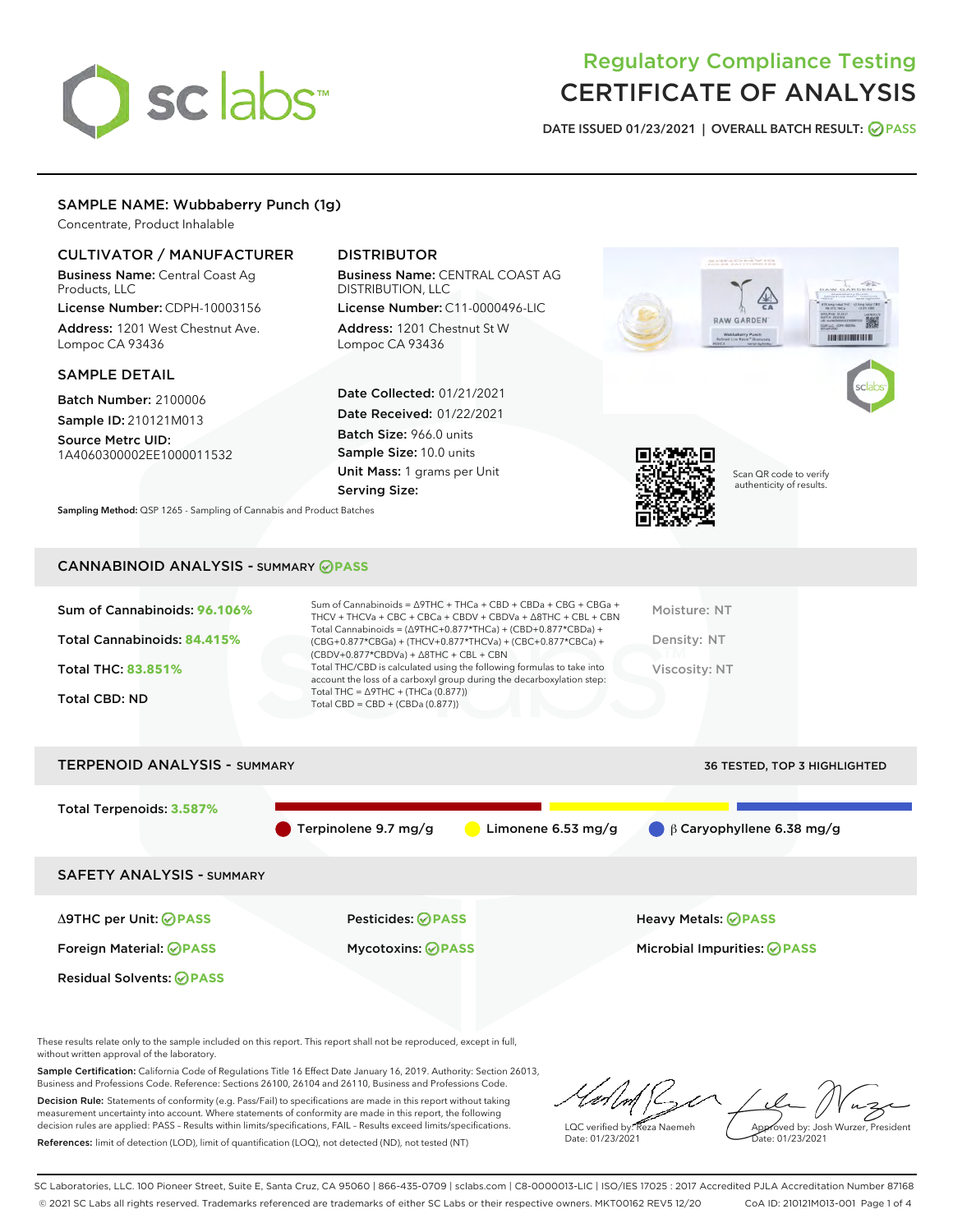



WUBBABERRY PUNCH (1G) | DATE ISSUED 01/23/2021 | OVERALL BATCH RESULT:  $\bigcirc$  PASS

## CANNABINOID TEST RESULTS - 01/23/2021 2 PASS

Tested by high-performance liquid chromatography with diode-array detection (HPLC-DAD). **Method:** QSP 1157 - Analysis of Cannabinoids by HPLC-DAD

#### TOTAL CANNABINOIDS: **84.415%**

Total Cannabinoids (Total THC) + (Total CBD) + (Total CBG) + (Total THCV) + (Total CBC) + (Total CBDV) + ∆8THC + CBL + CBN

TOTAL THC: **83.851%** Total THC (∆9THC+0.877\*THCa)

TOTAL CBD: ND

Total CBD (CBD+0.877\*CBDa)

TOTAL CBG: 0.11% Total CBG (CBG+0.877\*CBGa) TOTAL THCV: 0.345%

Total THCV (THCV+0.877\*THCVa)

TOTAL CBC: 0.109% Total CBC (CBC+0.877\*CBCa)

TOTAL CBDV: ND Total CBDV (CBDV+0.877\*CBDVa)

| <b>COMPOUND</b>  | LOD/LOQ<br>(mg/g)          | <b>MEASUREMENT</b><br><b>UNCERTAINTY</b><br>(mg/g) | <b>RESULT</b><br>(mg/g) | <b>RESULT</b><br>(%) |
|------------------|----------------------------|----------------------------------------------------|-------------------------|----------------------|
| <b>THCa</b>      | 0.05/0.14                  | ±24.274                                            | 944.52                  | 94.452               |
| <b>A9THC</b>     | 0.06 / 0.26                | ±0.350                                             | 10.17                   | 1.017                |
| <b>THCVa</b>     | 0.07/0.20                  | ±0.187                                             | 3.93                    | 0.393                |
| <b>CBCa</b>      | 0.07/0.28                  | ±0.061                                             | 1.24                    | 0.124                |
| <b>CBGa</b>      | 0.1 / 0.2                  | ±0.06                                              | 1.2                     | 0.12                 |
| $\triangle$ 8THC | 0.1/0.4                    | N/A                                                | <b>ND</b>               | <b>ND</b>            |
| <b>THCV</b>      | 0.1/0.2                    | N/A                                                | <b>ND</b>               | <b>ND</b>            |
| <b>CBD</b>       | 0.07/0.29                  | N/A                                                | <b>ND</b>               | <b>ND</b>            |
| <b>CBDa</b>      | 0.02/0.19                  | N/A                                                | <b>ND</b>               | <b>ND</b>            |
| <b>CBDV</b>      | 0.04 / 0.15                | N/A                                                | <b>ND</b>               | <b>ND</b>            |
| <b>CBDVa</b>     | 0.03/0.53                  | N/A                                                | <b>ND</b>               | <b>ND</b>            |
| <b>CBG</b>       | 0.06/0.19                  | N/A                                                | <b>ND</b>               | <b>ND</b>            |
| <b>CBL</b>       | 0.06 / 0.24                | N/A                                                | <b>ND</b>               | <b>ND</b>            |
| <b>CBN</b>       | 0.1/0.3                    | N/A                                                | <b>ND</b>               | <b>ND</b>            |
| <b>CBC</b>       | 0.2 / 0.5                  | N/A                                                | <b>ND</b>               | <b>ND</b>            |
|                  | <b>SUM OF CANNABINOIDS</b> |                                                    | 961.06 mg/g             | 96.106%              |

#### **UNIT MASS: 1 grams per Unit**

| ∆9THC per Unit                                                                            | 1120 per-package limit | $10.17$ mg/unit<br><b>PASS</b> |  |  |  |
|-------------------------------------------------------------------------------------------|------------------------|--------------------------------|--|--|--|
| <b>Total THC per Unit</b>                                                                 |                        | 838.51 mg/unit                 |  |  |  |
| <b>CBD per Unit</b>                                                                       |                        | <b>ND</b>                      |  |  |  |
| <b>Total CBD per Unit</b>                                                                 |                        | <b>ND</b>                      |  |  |  |
| Sum of Cannabinoids<br>per Unit                                                           |                        | 961.06 mg/unit                 |  |  |  |
| <b>Total Cannabinoids</b><br>per Unit                                                     |                        | 844.15 mg/unit                 |  |  |  |
| <b>MOISTURE TEST RESULT</b><br><b>VISCOSITY TEST RESULT</b><br><b>DENSITY TEST RESULT</b> |                        |                                |  |  |  |

Not Tested

Not Tested

Not Tested

#### TERPENOID TEST RESULTS - 01/23/2021

Terpene analysis utilizing gas chromatography-flame ionization detection (GC-FID). Terpenes are the aromatic compounds that endow cannabis with their unique scent and effect. Following are the primary terpenes detected. **Method:** QSP 1192 - Analysis of Terpenoids by GC-FID

| <b>COMPOUND</b>         | LOD/LOQ<br>(mg/g) | <b>MEASUREMENT</b><br><b>UNCERTAINTY</b><br>(mg/g) | <b>RESULT</b><br>(mg/g)                          | <b>RESULT</b><br>$(\%)$ |
|-------------------------|-------------------|----------------------------------------------------|--------------------------------------------------|-------------------------|
| Terpinolene             | 0.04 / 0.1        | ±0.66                                              | 9.7                                              | 0.97                    |
| Limonene                | 0.04 / 0.12       | ±0.240                                             | 6.53                                             | 0.653                   |
| $\beta$ Caryophyllene   | 0.04 / 0.11       | ±0.302                                             | 6.38                                             | 0.638                   |
| <b>Myrcene</b>          | 0.1 / 0.2         | ±0.44                                              | 5.4                                              | 0.54                    |
| $\alpha$ Humulene       | 0.03 / 0.08       | ±0.058                                             | 1.79                                             | 0.179                   |
| <b>B</b> Pinene         | 0.1 / 0.2         | ±0.09                                              | 1.2                                              | 0.12                    |
| Linalool                | 0.04 / 0.1        | ±0.06                                              | 1.2                                              | 0.12                    |
| $\alpha$ Pinene         | 0.04 / 0.13       | ±0.048                                             | 0.74                                             | 0.074                   |
| Ocimene                 | 0.05 / 0.1        | ±0.06                                              | 0.5                                              | 0.05                    |
| Fenchol                 | 0.1 / 0.2         | ±0.03                                              | 0.5                                              | 0.05                    |
| <b>Terpineol</b>        | 0.03 / 0.1        | ±0.05                                              | 0.5                                              | 0.05                    |
| $\alpha$ Phellandrene   | 0.1 / 0.2         | ±0.03                                              | 0.3                                              | 0.03                    |
| 3 Carene                | 0.1 / 0.2         | ±0.03                                              | 0.3                                              | 0.03                    |
| $\alpha$ Terpinene      | 0.1 / 0.2         | ±0.02                                              | 0.2                                              | 0.02                    |
| $\alpha$ Bisabolol      | 0.1 / 0.2         | ±0.01                                              | 0.2                                              | 0.02                    |
| Valencene               | 0.02 / 0.06       | ±0.003                                             | 0.16                                             | 0.016                   |
| Guaiol                  | 0.04/0.13         | ±0.009                                             | 0.16                                             | 0.016                   |
| Nerolidol               | 0.03 / 0.09       | ±0.007                                             | 0.11                                             | 0.011                   |
| Camphene                | 0.1 / 0.2         | N/A                                                | <loq< th=""><th><math>&lt;</math>LOQ</th></loq<> | $<$ LOQ                 |
| $\gamma$ Terpinene      | 0.1 / 0.2         | N/A                                                | <loq< th=""><th><loq< th=""></loq<></th></loq<>  | <loq< th=""></loq<>     |
| <b>Borneol</b>          | 0.1 / 0.3         | N/A                                                | <loq< th=""><th><loq< th=""></loq<></th></loq<>  | <loq< th=""></loq<>     |
| Geraniol                | 0.04 / 0.11       | N/A                                                | <loq< th=""><th><math>&lt;</math>LOQ</th></loq<> | $<$ LOQ                 |
| Caryophyllene<br>Oxide  | 0.1 / 0.2         | N/A                                                | <loq< th=""><th><loq< th=""></loq<></th></loq<>  | <loq< th=""></loq<>     |
| Sabinene                | 0.1 / 0.2         | N/A                                                | <b>ND</b>                                        | <b>ND</b>               |
| Eucalyptol              | 0.1 / 0.2         | N/A                                                | <b>ND</b>                                        | <b>ND</b>               |
| Sabinene Hydrate        | 0.1 / 0.2         | N/A                                                | <b>ND</b>                                        | <b>ND</b>               |
| Fenchone                | 0.1 / 0.2         | N/A                                                | <b>ND</b>                                        | <b>ND</b>               |
| (-)-Isopulegol          | 0.03 / 0.08       | N/A                                                | <b>ND</b>                                        | <b>ND</b>               |
| Camphor                 | 0.1 / 0.3         | N/A                                                | <b>ND</b>                                        | <b>ND</b>               |
| Isoborneol              | 0.1 / 0.2         | N/A                                                | <b>ND</b>                                        | <b>ND</b>               |
| Menthol                 | 0.04 / 0.1        | N/A                                                | <b>ND</b>                                        | ND                      |
| Nerol                   | 0.05 / 0.1        | N/A                                                | <b>ND</b>                                        | ND                      |
| $R-(+)$ -Pulegone       | 0.04 / 0.1        | N/A                                                | ND                                               | ND                      |
| <b>Geranyl Acetate</b>  | 0.03 / 0.10       | N/A                                                | <b>ND</b>                                        | ND                      |
| $\alpha$ Cedrene        | 0.03 / 0.10       | N/A                                                | <b>ND</b>                                        | <b>ND</b>               |
| Cedrol                  | 0.1 / 0.2         | N/A                                                | <b>ND</b>                                        | ND                      |
| <b>TOTAL TERPENOIDS</b> |                   |                                                    | 35.87 mg/g                                       | 3.587%                  |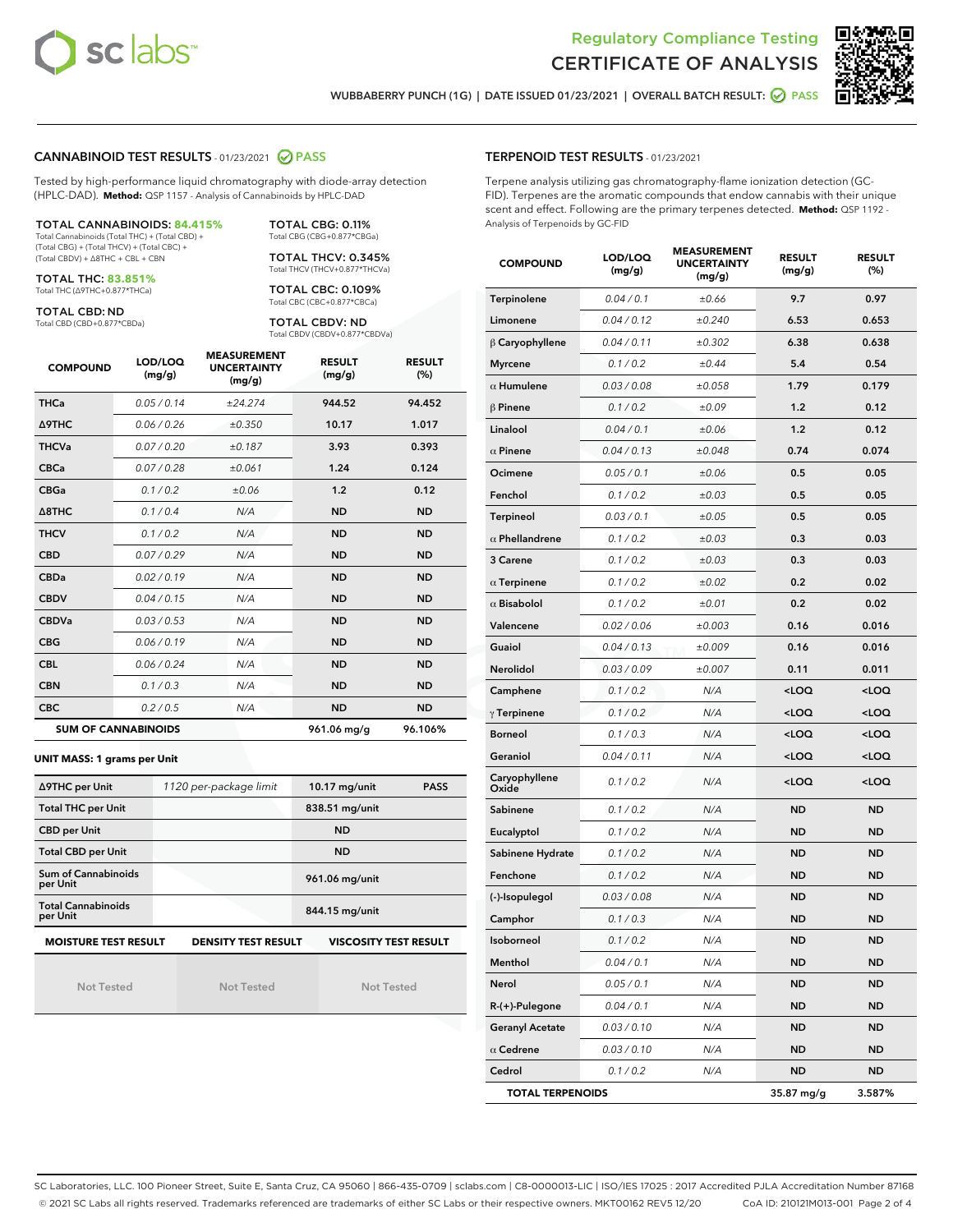



WUBBABERRY PUNCH (1G) | DATE ISSUED 01/23/2021 | OVERALL BATCH RESULT: @ PASS

# CATEGORY 1 PESTICIDE TEST RESULTS - 01/23/2021 2 PASS

Pesticide and plant growth regulator analysis utilizing high-performance liquid chromatography-mass spectrometry (HPLC-MS) or gas chromatography-mass spectrometry (GC-MS). \*GC-MS utilized where indicated. **Method:** QSP 1212 - Analysis of Pesticides and Mycotoxins by LC-MS or QSP 1213 - Analysis of Pesticides by GC-MS

| <b>COMPOUND</b>             | LOD/LOQ<br>$(\mu g/g)$ | <b>ACTION</b><br><b>LIMIT</b><br>$(\mu q/q)$ | <b>MEASUREMENT</b><br><b>UNCERTAINTY</b><br>$(\mu g/g)$ | <b>RESULT</b><br>$(\mu g/g)$ | <b>RESULT</b> |
|-----------------------------|------------------------|----------------------------------------------|---------------------------------------------------------|------------------------------|---------------|
| Aldicarb                    | 0.03 / 0.08            | $\ge$ LOD                                    | N/A                                                     | <b>ND</b>                    | <b>PASS</b>   |
| Carbofuran                  | 0.02 / 0.05            | $\ge$ LOD                                    | N/A                                                     | <b>ND</b>                    | <b>PASS</b>   |
| Chlordane*                  | 0.03 / 0.08            | $\ge$ LOD                                    | N/A                                                     | <b>ND</b>                    | <b>PASS</b>   |
| Chlorfenapyr*               | 0.03/0.10              | $\ge$ LOD                                    | N/A                                                     | <b>ND</b>                    | <b>PASS</b>   |
| Chlorpyrifos                | 0.02 / 0.06            | $\ge$ LOD                                    | N/A                                                     | <b>ND</b>                    | <b>PASS</b>   |
| Coumaphos                   | 0.02 / 0.07            | $\ge$ LOD                                    | N/A                                                     | <b>ND</b>                    | <b>PASS</b>   |
| Daminozide                  | 0.02 / 0.07            | $\ge$ LOD                                    | N/A                                                     | <b>ND</b>                    | <b>PASS</b>   |
| <b>DDVP</b><br>(Dichlorvos) | 0.03/0.09              | $>$ LOD                                      | N/A                                                     | <b>ND</b>                    | <b>PASS</b>   |
| Dimethoate                  | 0.03 / 0.08            | $\ge$ LOD                                    | N/A                                                     | <b>ND</b>                    | <b>PASS</b>   |
| Ethoprop(hos)               | 0.03/0.10              | $\ge$ LOD                                    | N/A                                                     | <b>ND</b>                    | <b>PASS</b>   |
| Etofenprox                  | 0.02/0.06              | $>$ LOD                                      | N/A                                                     | <b>ND</b>                    | <b>PASS</b>   |
| Fenoxycarb                  | 0.03 / 0.08            | $\ge$ LOD                                    | N/A                                                     | <b>ND</b>                    | <b>PASS</b>   |
| Fipronil                    | 0.03/0.08              | $>$ LOD                                      | N/A                                                     | <b>ND</b>                    | <b>PASS</b>   |
| Imazalil                    | 0.02 / 0.06            | $\ge$ LOD                                    | N/A                                                     | <b>ND</b>                    | <b>PASS</b>   |
| Methiocarb                  | 0.02 / 0.07            | $\ge$ LOD                                    | N/A                                                     | <b>ND</b>                    | <b>PASS</b>   |
| Methyl<br>parathion         | 0.03/0.10              | $>$ LOD                                      | N/A                                                     | <b>ND</b>                    | <b>PASS</b>   |
| <b>Mevinphos</b>            | 0.03/0.09              | $>$ LOD                                      | N/A                                                     | <b>ND</b>                    | <b>PASS</b>   |
| Paclobutrazol               | 0.02 / 0.05            | $\ge$ LOD                                    | N/A                                                     | <b>ND</b>                    | <b>PASS</b>   |
| Propoxur                    | 0.03 / 0.09            | $\ge$ LOD                                    | N/A                                                     | <b>ND</b>                    | <b>PASS</b>   |
| Spiroxamine                 | 0.03 / 0.08            | $\ge$ LOD                                    | N/A                                                     | <b>ND</b>                    | <b>PASS</b>   |
| Thiacloprid                 | 0.03/0.10              | $\ge$ LOD                                    | N/A                                                     | <b>ND</b>                    | <b>PASS</b>   |

#### CATEGORY 2 PESTICIDE TEST RESULTS - 01/23/2021 @ PASS

| <b>COMPOUND</b>   | LOD/LOQ<br>$(\mu g/g)$ | <b>ACTION</b><br><b>LIMIT</b><br>$(\mu g/g)$ | <b>MEASUREMENT</b><br><b>UNCERTAINTY</b><br>$(\mu g/g)$ | <b>RESULT</b><br>$(\mu g/g)$ | <b>RESULT</b> |
|-------------------|------------------------|----------------------------------------------|---------------------------------------------------------|------------------------------|---------------|
| Abamectin         | 0.03/0.10              | 0.1                                          | N/A                                                     | <b>ND</b>                    | <b>PASS</b>   |
| Acephate          | 0.02/0.07              | 0.1                                          | N/A                                                     | <b>ND</b>                    | <b>PASS</b>   |
| Acequinocyl       | 0.02/0.07              | 0.1                                          | N/A                                                     | <b>ND</b>                    | <b>PASS</b>   |
| Acetamiprid       | 0.02/0.05              | 0.1                                          | N/A                                                     | <b>ND</b>                    | <b>PASS</b>   |
| Azoxystrobin      | 0.02/0.07              | 0.1                                          | N/A                                                     | <b>ND</b>                    | <b>PASS</b>   |
| <b>Bifenazate</b> | 0.01/0.04              | 0.1                                          | N/A                                                     | <b>ND</b>                    | <b>PASS</b>   |
| <b>Bifenthrin</b> | 0.02/0.05              | 3                                            | N/A                                                     | <b>ND</b>                    | <b>PASS</b>   |
| <b>Boscalid</b>   | 0.03/0.09              | 0.1                                          | N/A                                                     | <b>ND</b>                    | <b>PASS</b>   |

| <b>CATEGORY 2 PESTICIDE TEST RESULTS</b> - 01/23/2021 continued |
|-----------------------------------------------------------------|
|-----------------------------------------------------------------|

| <b>COMPOUND</b>               | LOD/LOQ<br>(µg/g) | <b>ACTION</b><br>LIMIT<br>$(\mu g/g)$ | <b>MEASUREMENT</b><br><b>UNCERTAINTY</b><br>$(\mu g/g)$ | <b>RESULT</b><br>(µg/g) | <b>RESULT</b> |
|-------------------------------|-------------------|---------------------------------------|---------------------------------------------------------|-------------------------|---------------|
| Captan                        | 0.19/0.57         | 0.7                                   | N/A                                                     | <b>ND</b>               | <b>PASS</b>   |
| Carbaryl                      | 0.02 / 0.06       | 0.5                                   | N/A                                                     | <b>ND</b>               | <b>PASS</b>   |
| Chlorantranilip-<br>role      | 0.04 / 0.12       | 10                                    | N/A                                                     | <b>ND</b>               | <b>PASS</b>   |
| Clofentezine                  | 0.03 / 0.09       | 0.1                                   | N/A                                                     | <b>ND</b>               | <b>PASS</b>   |
| Cyfluthrin                    | 0.12 / 0.38       | 2                                     | N/A                                                     | <b>ND</b>               | <b>PASS</b>   |
| Cypermethrin                  | 0.11 / 0.32       | 1                                     | N/A                                                     | <b>ND</b>               | <b>PASS</b>   |
| <b>Diazinon</b>               | 0.02 / 0.05       | 0.1                                   | N/A                                                     | <b>ND</b>               | <b>PASS</b>   |
| Dimethomorph                  | 0.03 / 0.09       | 2                                     | N/A                                                     | <b>ND</b>               | <b>PASS</b>   |
| Etoxazole                     | 0.02 / 0.06       | 0.1                                   | N/A                                                     | <b>ND</b>               | <b>PASS</b>   |
| Fenhexamid                    | 0.03 / 0.09       | 0.1                                   | N/A                                                     | <b>ND</b>               | <b>PASS</b>   |
| Fenpyroximate                 | 0.02 / 0.06       | 0.1                                   | N/A                                                     | <b>ND</b>               | <b>PASS</b>   |
| Flonicamid                    | 0.03 / 0.10       | 0.1                                   | N/A                                                     | <b>ND</b>               | <b>PASS</b>   |
| Fludioxonil                   | 0.03 / 0.10       | 0.1                                   | N/A                                                     | <b>ND</b>               | <b>PASS</b>   |
| Hexythiazox                   | 0.02 / 0.07       | 0.1                                   | N/A                                                     | <b>ND</b>               | <b>PASS</b>   |
| Imidacloprid                  | 0.04 / 0.11       | 5                                     | N/A                                                     | <b>ND</b>               | <b>PASS</b>   |
| Kresoxim-methyl               | 0.02 / 0.07       | 0.1                                   | N/A                                                     | <b>ND</b>               | <b>PASS</b>   |
| Malathion                     | 0.03 / 0.09       | 0.5                                   | N/A                                                     | <b>ND</b>               | <b>PASS</b>   |
| Metalaxyl                     | 0.02 / 0.07       | 2                                     | N/A                                                     | <b>ND</b>               | <b>PASS</b>   |
| Methomyl                      | 0.03 / 0.10       | 1                                     | N/A                                                     | <b>ND</b>               | <b>PASS</b>   |
| Myclobutanil                  | 0.03 / 0.09       | 0.1                                   | N/A                                                     | <b>ND</b>               | <b>PASS</b>   |
| Naled                         | 0.02 / 0.07       | 0.1                                   | N/A                                                     | <b>ND</b>               | <b>PASS</b>   |
| Oxamyl                        | 0.04 / 0.11       | 0.5                                   | N/A                                                     | <b>ND</b>               | <b>PASS</b>   |
| Pentachloronitro-<br>benzene* | 0.03 / 0.09       | 0.1                                   | N/A                                                     | <b>ND</b>               | <b>PASS</b>   |
| Permethrin                    | 0.04 / 0.12       | 0.5                                   | N/A                                                     | <b>ND</b>               | <b>PASS</b>   |
| Phosmet                       | 0.03/0.10         | 0.1                                   | N/A                                                     | <b>ND</b>               | <b>PASS</b>   |
| Piperonylbu-<br>toxide        | 0.02 / 0.07       | 3                                     | N/A                                                     | <b>ND</b>               | <b>PASS</b>   |
| Prallethrin                   | 0.03 / 0.08       | 0.1                                   | N/A                                                     | <b>ND</b>               | <b>PASS</b>   |
| Propiconazole                 | 0.02 / 0.07       | 0.1                                   | N/A                                                     | <b>ND</b>               | <b>PASS</b>   |
| Pyrethrins                    | 0.04 / 0.12       | 0.5                                   | N/A                                                     | ND                      | PASS          |
| Pyridaben                     | 0.02 / 0.07       | 0.1                                   | N/A                                                     | <b>ND</b>               | <b>PASS</b>   |
| Spinetoram                    | 0.02 / 0.07       | 0.1                                   | N/A                                                     | <b>ND</b>               | <b>PASS</b>   |
| Spinosad                      | 0.02 / 0.07       | 0.1                                   | N/A                                                     | <b>ND</b>               | <b>PASS</b>   |
| Spiromesifen                  | 0.02 / 0.05       | 0.1                                   | N/A                                                     | <b>ND</b>               | <b>PASS</b>   |
| Spirotetramat                 | 0.02 / 0.06       | 0.1                                   | N/A                                                     | <b>ND</b>               | <b>PASS</b>   |
| Tebuconazole                  | 0.02 / 0.07       | 0.1                                   | N/A                                                     | <b>ND</b>               | <b>PASS</b>   |
| Thiamethoxam                  | 0.03 / 0.10       | 5                                     | N/A                                                     | <b>ND</b>               | <b>PASS</b>   |
| Trifloxystrobin               | 0.03 / 0.08       | 0.1                                   | N/A                                                     | <b>ND</b>               | <b>PASS</b>   |

SC Laboratories, LLC. 100 Pioneer Street, Suite E, Santa Cruz, CA 95060 | 866-435-0709 | sclabs.com | C8-0000013-LIC | ISO/IES 17025 : 2017 Accredited PJLA Accreditation Number 87168 © 2021 SC Labs all rights reserved. Trademarks referenced are trademarks of either SC Labs or their respective owners. MKT00162 REV5 12/20 CoA ID: 210121M013-001 Page 3 of 4